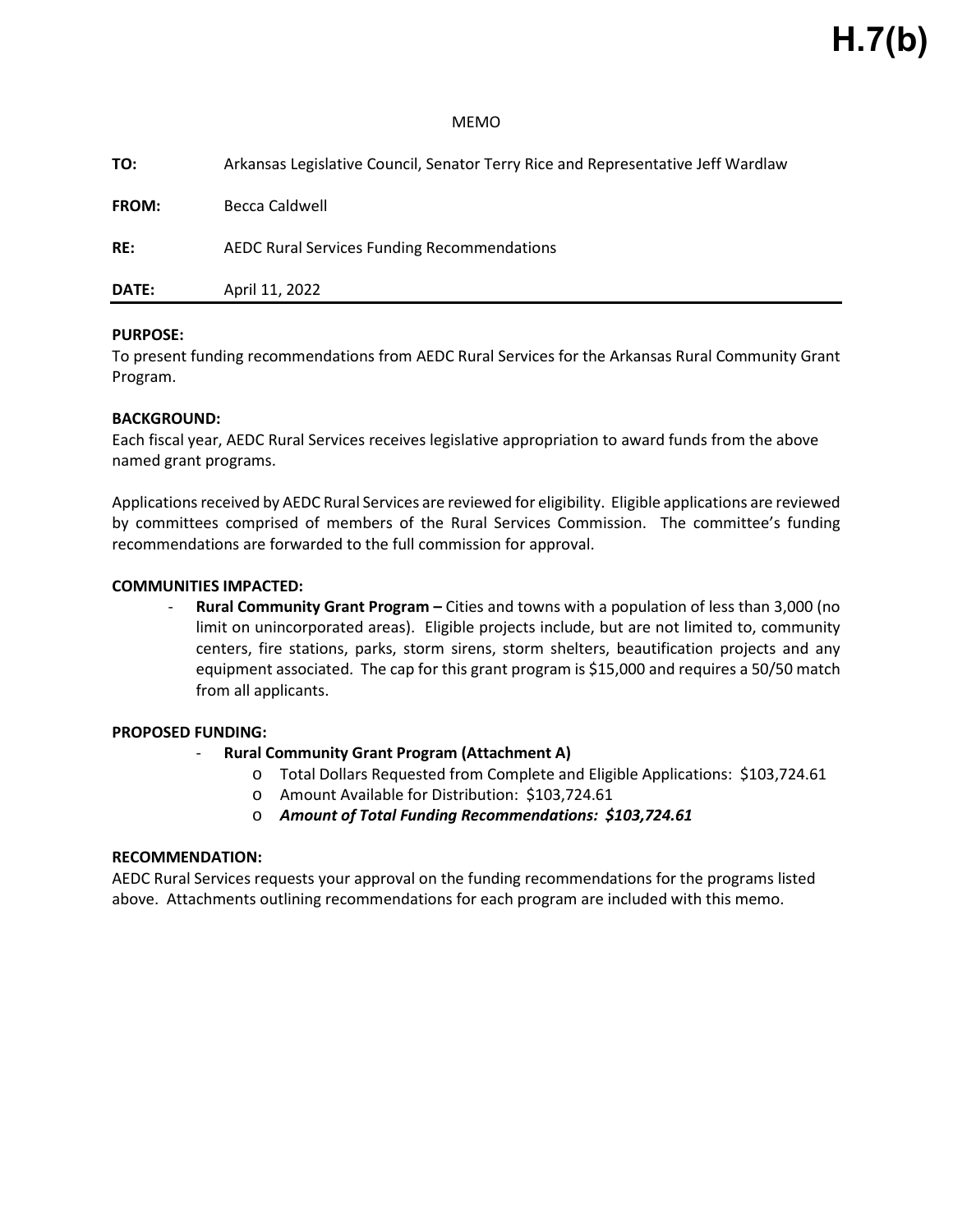| <b>RURAL SERVICES</b><br>œ<br><b>ARKANSA</b>     |              |             | Avon                                                                                                                                                                       |          |                     |                         | Funding Recommendations<br>2022<br>$\sim$<br>Rural Community Grant Program<br>Fiscal Year |
|--------------------------------------------------|--------------|-------------|----------------------------------------------------------------------------------------------------------------------------------------------------------------------------|----------|---------------------|-------------------------|-------------------------------------------------------------------------------------------|
| Applicant                                        | County       | Requested   | Narrative                                                                                                                                                                  | Resubmit | Senator             | Cycle<br>Representative | Previous Funding                                                                          |
| Cherry Hill                                      | Perry        | \$15,000.00 | \$15,000.00 in funding to renovate the Cherry<br>Center. This is phase I of the<br>community is requesting<br>Hill Community<br>The Cherry Hill<br>project.                |          | Mark Johnson        | Mary Bentley            |                                                                                           |
| Cord Volunteer Fire<br>Department                | Independence | \$15,000.00 | requesting \$15,000.00 in funding to purchase<br>a Washer Extractor, Wall Mounted Turnout<br>The Cord Volunteer Fire Department is<br>Rack and Portable Rack for Turnouts. |          | James Sturch        | Dwight Tosh             | Cord VFD received \$15,000.00 in 2021<br>for Turnout gear,                                |
| Evening Shade                                    | Sharp        | \$3,855.00  | \$3,855.00 in funding to purchase five sets of<br>The city of Evening Shade is requesting<br>turnout gear.                                                                 |          | James Sturch        | Michelle Gray           | purchase emergency sirens in 2015.<br>Evening Shade received \$10,475 to                  |
| Hampton                                          | Calhoun      | \$15,000.00 | The City of Hampton is requesting \$15,000.00<br>in funding to resurface the softball fields and<br>g/netting.<br>add new fencin                                           |          | <b>Trent Garner</b> | Jeff Wardlaw            | Hampton received \$3,000.00 in 2014<br>to redo their baseball fields.                     |
| Lincoln Fire Department                          | Washington   | \$15,000.00 | \$15,000.00 in funding to purchase extrication<br>The Lincoln Fire Department is requesting<br>equipment.                                                                  |          | Jim Hendren         | Charlene Fite           | 2019 to purchase various equipment.<br>The Lincoln FD received \$10,591 in                |
| Oakland Promise Land Fire<br>Protection District | Marion       | \$12,232.61 | The Oakland Promise Land FPD is requesting<br>\$12,232.61 in funding to purchase Jaws of<br>Life equipment                                                                 |          | Scott Flippo        | Jack Fortner            | Oakland Promise Land FPD received<br>\$8,490 in 2021 to purchase SCBAs                    |
| Southridge Volunteer Fire<br>Department          | Craighead    | \$3,297.00  | equipment, including: battery operated hand<br>The Southridge VFD is requesting \$3,297.00<br>in funding to purchase two sets of<br>saws, tower lights and hand tools.     |          | Dave Wallace        | Dwight Tosh             | \$14,995.00 in 2021 to purchase<br>The Southridge VFD received<br>turnout gear.           |
| Star City                                        | Lincoln      | \$12,990.00 | The City of Star City is requesting \$12,990.00<br>theraputic pool and hot tub (in civic center).<br>in funding to renovate and repair their                               |          | Ben Gilmore         | Mike Holcomb            | Star City received \$7,072 in 2020 to<br>repair the A/C System in the Civic<br>Center.    |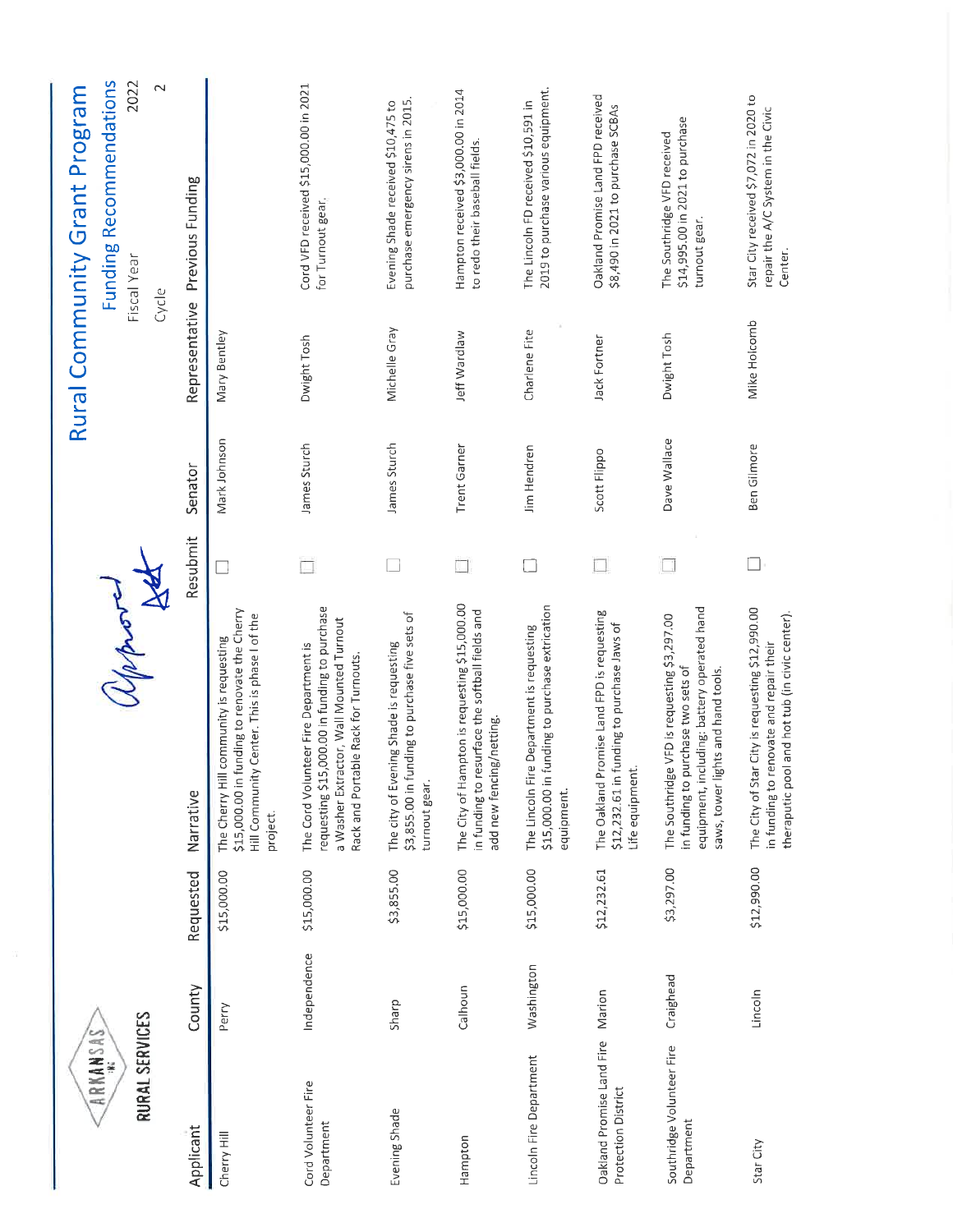| Applicant   | County | Requested Narrative |                                                                                                           | Resubmit Senator |                                | Representative Previous Funding |
|-------------|--------|---------------------|-----------------------------------------------------------------------------------------------------------|------------------|--------------------------------|---------------------------------|
| villisville | Nevada |                     | 11,350.00 The city of Willisville is requesting \$11,350.00<br>n funding to replace the roof, install new |                  | Charles Beckham David Fielding |                                 |
|             |        |                     | iding, windows and storm doors to their                                                                   |                  |                                |                                 |
|             |        |                     | newly aquired community center building.                                                                  |                  |                                |                                 |

9 record(s) for \$103,724.61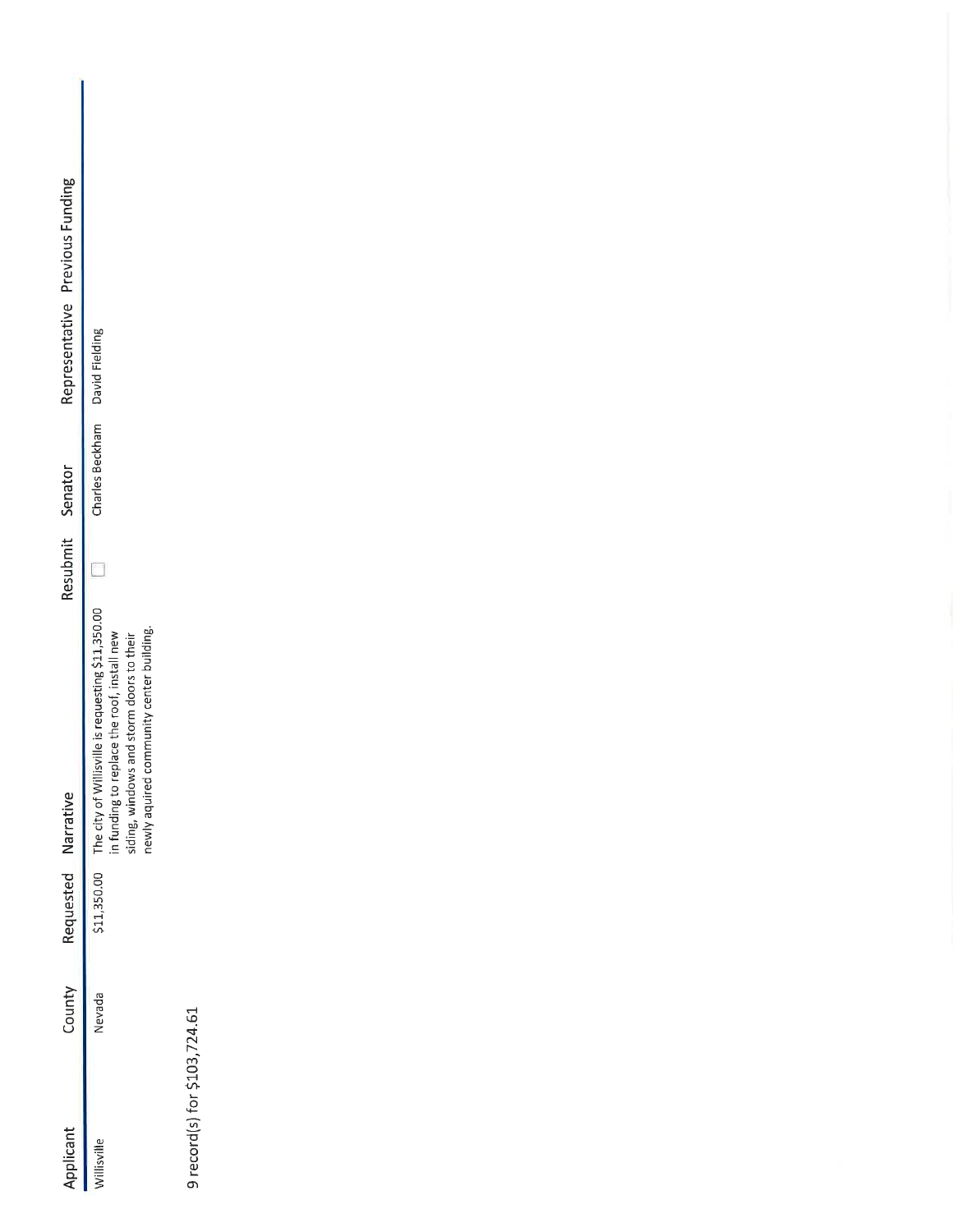

# Rural Community Grant Program

## Funding Recommendations

Fiscal Year 2022 Cycle 2

| Applicant                                                      | County       | Requested   | <b>Narrative</b>                                                                                                                                                           | Resubmit | Senator             |               | Representative Previous Funding                                                        |
|----------------------------------------------------------------|--------------|-------------|----------------------------------------------------------------------------------------------------------------------------------------------------------------------------|----------|---------------------|---------------|----------------------------------------------------------------------------------------|
| Cherry Hill                                                    | Perry        | \$15,000.00 | The Cherry Hill community is requesting<br>\$15,000.00 in funding to renovate the Cherry<br>Hill Community Center. This is phase I of the<br>project.                      | $\Box$   | Mark Johnson        | Mary Bentley  |                                                                                        |
| Cord Volunteer Fire<br>Department                              | Independence | \$15,000.00 | The Cord Volunteer Fire Department is<br>requesting \$15,000.00 in funding to purchase<br>a Washer Extractor, Wall Mounted Turnout<br>Rack and Portable Rack for Turnouts. | $\Box$   | James Sturch        | Dwight Tosh   | Cord VFD received \$15,000.00 in 2021<br>for Turnout gear.                             |
| <b>Evening Shade</b>                                           | Sharp        | \$3,855.00  | The city of Evening Shade is requesting<br>\$3,855.00 in funding to purchase five sets of<br>turnout gear.                                                                 | $\Box$   | James Sturch        | Michelle Gray | Evening Shade received \$10,475 to<br>purchase emergency sirens in 2015.               |
| Hampton                                                        | Calhoun      | \$15,000.00 | The City of Hampton is requesting \$15,000.00<br>in funding to resurface the softball fields and<br>add new fencing/netting.                                               | $\Box$   | <b>Trent Garner</b> | Jeff Wardlaw  | Hampton received \$3,000.00 in 2014<br>to redo their baseball fields.                  |
| Lincoln Fire Department                                        | Washington   | \$15,000.00 | The Lincoln Fire Department is requesting<br>\$15,000.00 in funding to purchase extrication<br>equipment.                                                                  | $\Box$   | Jim Hendren         | Charlene Fite | The Lincoln FD received \$10,591 in<br>2019 to purchase various equipment.             |
| Oakland Promise Land Fire Marion<br><b>Protection District</b> |              | \$12,232.61 | The Oakland Promise Land FPD is requesting<br>\$12,232.61 in funding to purchase Jaws of<br>Life equipment.                                                                | $\Box$   | Scott Flippo        | Jack Fortner  | Oakland Promise Land FPD received<br>\$8,490 in 2021 to purchase SCBAs                 |
| Southridge Volunteer Fire<br>Department                        | Craighead    | \$3,297.00  | The Southridge VFD is requesting \$3,297.00<br>in funding to purchase two sets of<br>equipment, including: battery operated hand<br>saws, tower lights and hand tools.     | $\Box$   | Dave Wallace        | Dwight Tosh   | The Southridge VFD received<br>\$14,995.00 in 2021 to purchase<br>turnout gear.        |
| Star City                                                      | Lincoln      | \$12,990.00 | The City of Star City is requesting \$12,990.00<br>in funding to renovate and repair their<br>theraputic pool and hot tub (in civic center).                               | $\Box$   | <b>Ben Gilmore</b>  | Mike Holcomb  | Star City received \$7,072 in 2020 to<br>repair the A/C System in the Civic<br>Center. |